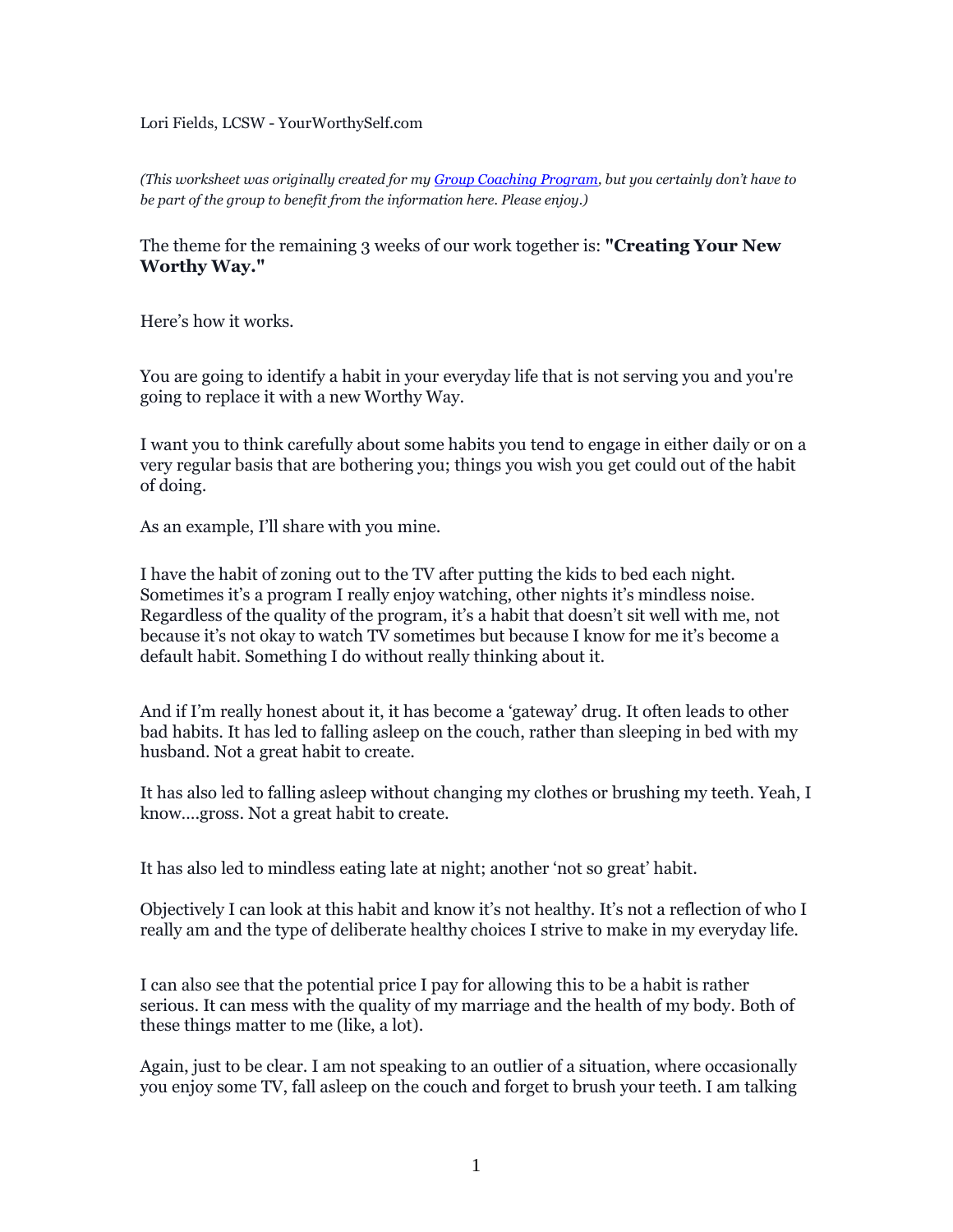about an almost every night kind of habit. And one that truly isn't aligned with who you most want to be.

Now, here's part of the tricky, more complicated piece of this habit. A habit isn't just about behavior. It's not just about what we do; it's about what we are **saying** to ourselves about what we're doing. It is about the deeper messaging that's at play.

For me, the inner talk goes like this, "*But it's already after 9PM. You've had a full day of work and then a full evening with 3 little kids, making dinner, cleaning up, reading books, brushing teeth, doing baths, getting everyone tucked into bed and then finally asleep. Of course you're exhausted and you deserve to just relax a little and unwind. Stop being so hard on yourself and just relax."*

Here's what makes breaking this habit so challenging. There is real truth to the fact that I am typically exhausted after putting the kids to bed. Some nights I really need a break and it doesn't seem so awful to unwind with some TV.

This is the crossroads where your Best Self (or Worthy Self) and your Unworthy Self collide. It's not always clear who's leading the way.

How do you know if this habit, this way of being with yourself is okay for you or not? It's an important question.

The answer is, you **feel** it out.

With the truthful answering of one big question it's pretty easy to get clear. If I ask myself, *"How do you ultimately feel about this habit?"*

If I pause and allow myself to really think about all the angles of how this habit affects the quality of my life, it becomes easy to answer.

The answer is; *"Not so good."*

I know this habit doesn't sit well with me. It leaves me feeling bad about myself more often that it provides relief.

I also have a sense that my Wicked Witch of Unworthiness is a power player in this habit. She is invested in me watching TV. She knows that with every moment that I am distracted by this habit, I am not furthering my ultimate desire, which is to spend some evenings working inside by business.

When you are doing the work over these next 3 weeks to move beyond a habit that is not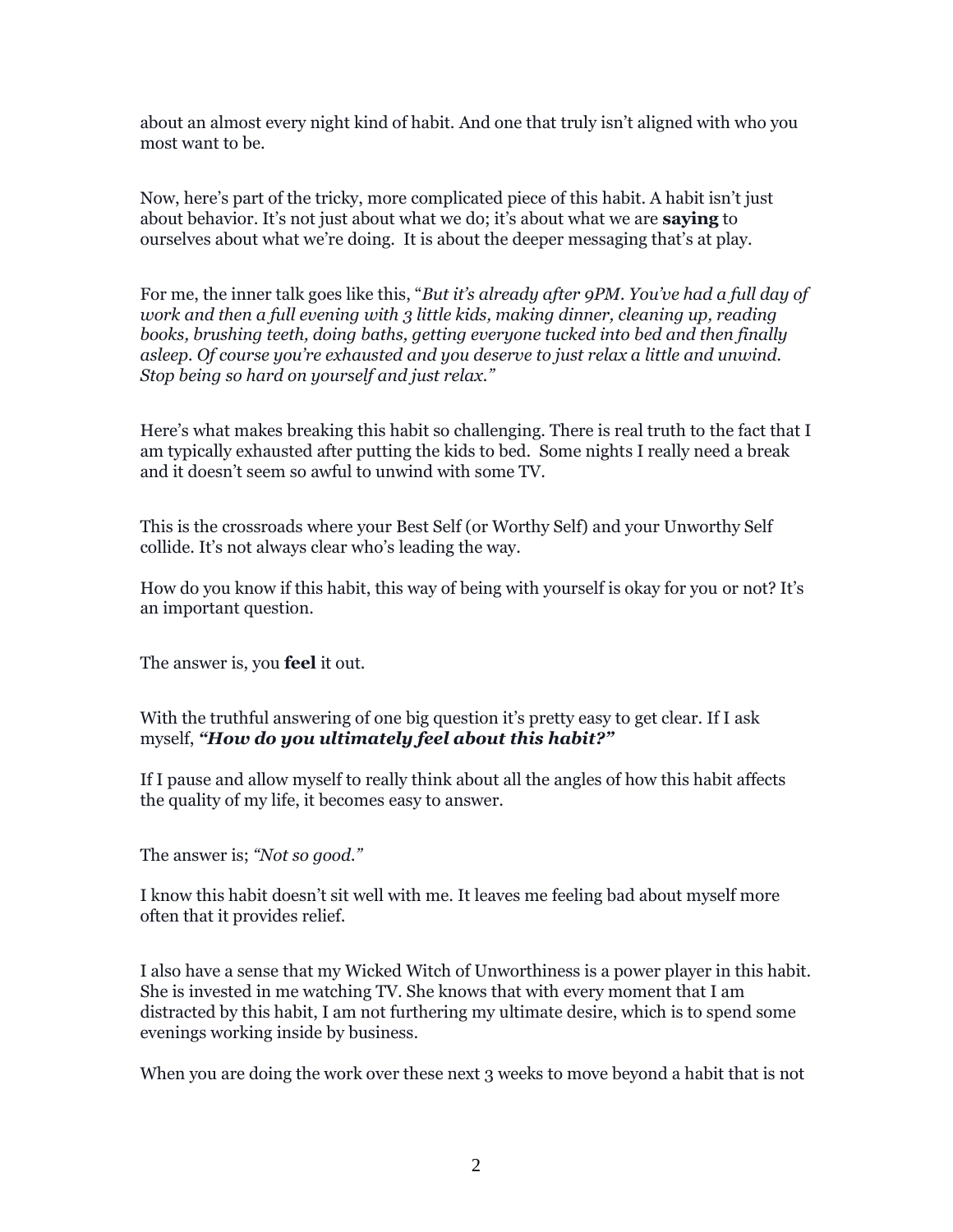serving you, I want you to really think about the worthiness factor. I want you to think about what deeper message you are sending yourself with your habits.

## **With your daily habits, what are you really saying to yourself about how deserving you are of reaching your goals?**

There are certain evenings where my true desire is to get specific work done for my business yet I fall prey to my Unworthy Self, to the voice of Resistance, convincing me that I am too tired to be productive.

Again, this is where this self-development work is a tricky beast. There is no test you can take or book you can read that will be able to tell you definitively which move is the 'right' move to really honor yourself.

Some nights, I need a break and it's the taking of a break that allows me to re-energize myself, so I can come out stronger on the other side.

Some nights, I'm just being lazy and have fallen under the spell of the wicked witch and feel defenseless against her powers.

This is why living your best life, realizing your greatest vision is 'work'. It takes a commitment to a daily practice of mindfulness inside your moments. It asks that you become honest with yourself and accountable for your moves.

It requires a face-off between your Unworthy and Worthy Self. It requires a burning desire to see yourself clearly and to want to help yourself at every turn.

You're not always going to get it right. You're not going to execute this perfectly. You're going to get tricked. You're going to fall prey to the easy way out. You're going to fall asleep on the couch some nights or go off your diet. You're going to feel like you've had a setback. And you're going to have to get over it.

This is where you'll be asked to do the hardest and most important piece of the work.

## **You're going to have to realize that a setback doesn't mean there's something wrong with you.**

It doesn't mean you'll never get there. It doesn't mean you're not deserving of what you're trying to accomplish. It doesn't mean you're not good enough, or smart enough, or worthy enough, or [fill in the blank] enough.

What it means is that you haven't been in practice long enough. You haven't put in enough sweat equity and training. You haven't yet **earned the right** to advance to the next level of your life.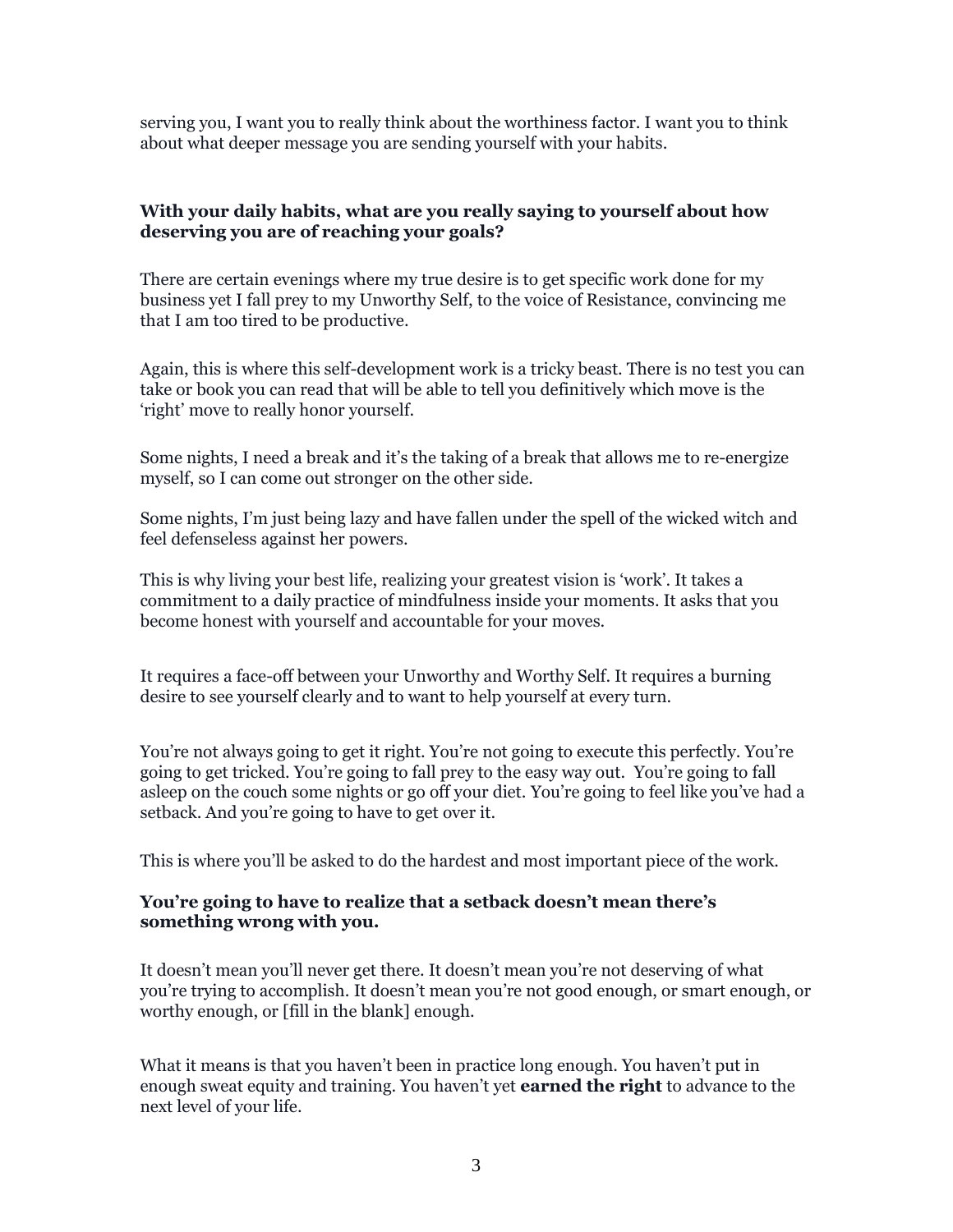Enjoying the riches that come along with living your best life is a rite of passage and an earned privilege for those willing to fully invest in and commit to the practice; the practice of moving beyond the old story of *"not good enough or there's something wrong with me"* to your new Story of Deserving.

When we live from the Story of Deserving there is no room for being hard on ourselves along the way. We know that moving beyond old habits is often packaged with challenge and fear.

But our work now is to deliberately decide that we will turn to our challenges, to our pain or our frustration in a **new way**. We are ready to adopt the belief that every moment, every high and low is here to help us find our way.

These are the dues we shall lovingly pay to become who we most want to be.

Let's get to it. Shall we?

It's time for you to pick the habit you'd like to move beyond so you can create your new worthy way.

## **Here's the details.**

I would recommend picking a habit that has some real meat to it; something that feels doable, but also is somewhat challenging, a habit that may feel both exciting and even a bit scary to work on over the next 3 weeks.

Try to pick something that you would LOVE to look back on at the end of 3 weeks and feel really proud of yourself for overcoming.

If you pick something too big or something that you know you're not really ready to move beyond, it will be a recipe for being way too hard on yourself.

If you make this too hard or too stressful you will set the conditions for feeling like you want to give up. This of course leads to feeling 'bad' about yourself because you feel like you failed. And around and around you go.

This would be bad. This would be the exactly opposite of what we are trying to accomplish. The goal is to have you feel proud, empowered and worthy of this new 'way' (this new habit) you are creating for yourself.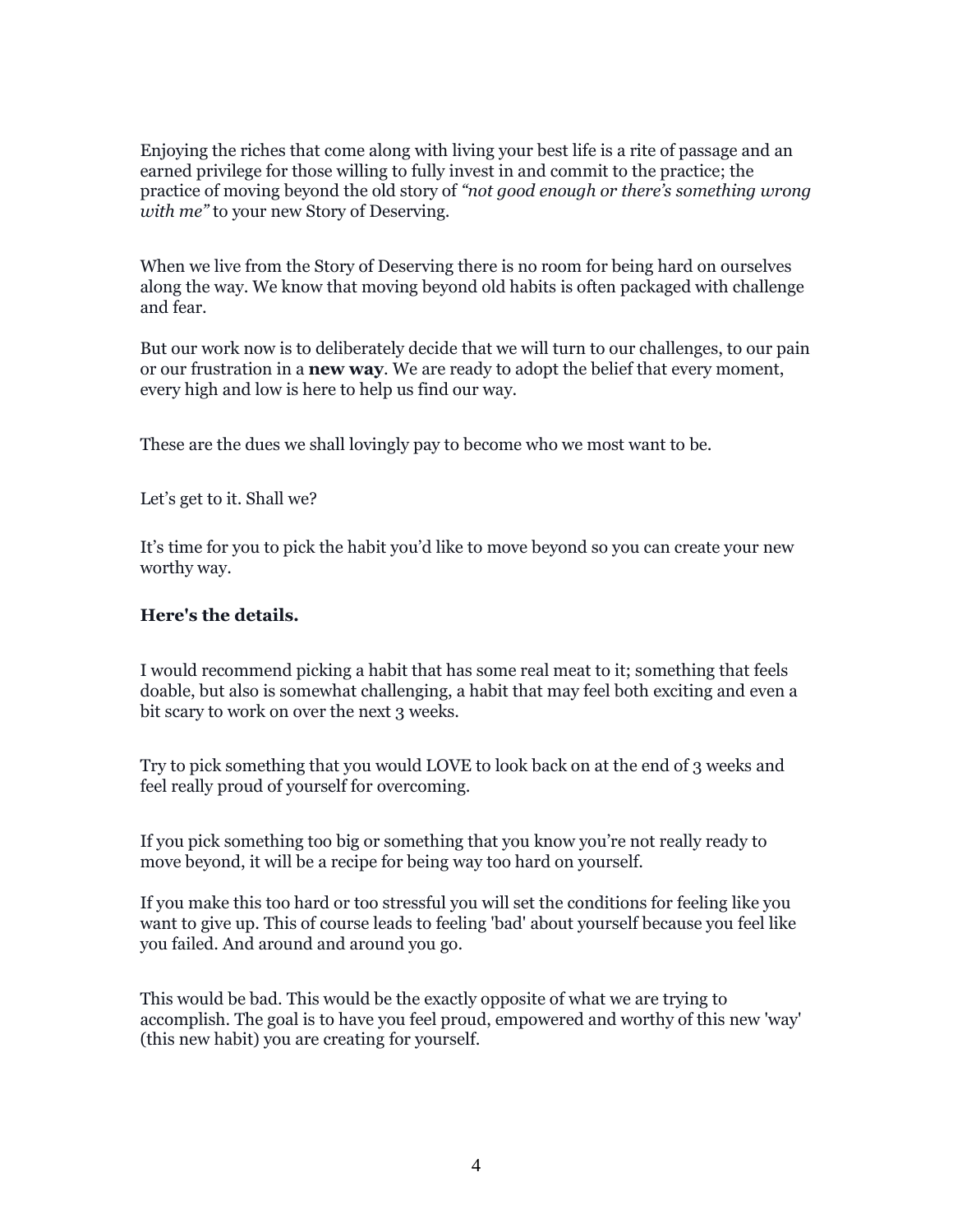I left some space below and some additional questions to help you choose your habit and get clear on the meaning it hold for you. You don't have to print this out and write it down here, but I would really encourage you to write it out somewhere, in your journal or inside the group community. Writing it out gives it more power, it makes it more real.

This is the habit I am choosing to move beyond…

This is how this old habit has been making me feel?

These are the things that this habit might be blocking me from doing in my life *(ie: the negative effects of this habit)*

This is why I think this habit is in my life *(ie: how do you make sense of how this habit came to be?)*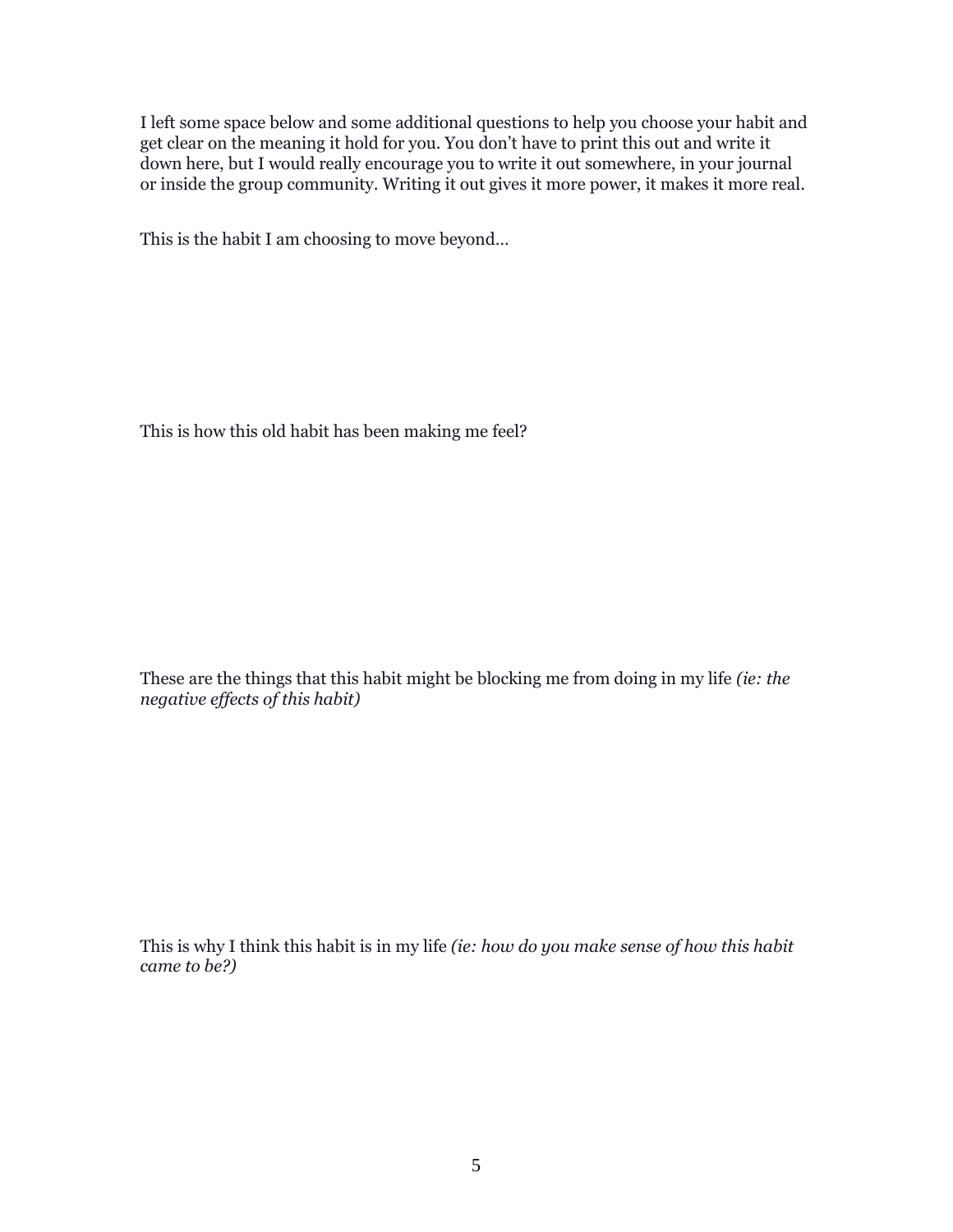With this habit, this is the deeper message I am saying to myself about what it is a really deserve.

This is why I want to move beyond this habit (what meaning does this hold for you?)

This is what I shall replace the old habit with *(ie: what would you rather be doing instead?)*

These are my thoughts on how worthy I feel of breaking this old habit and replacing it with a new worthy way.